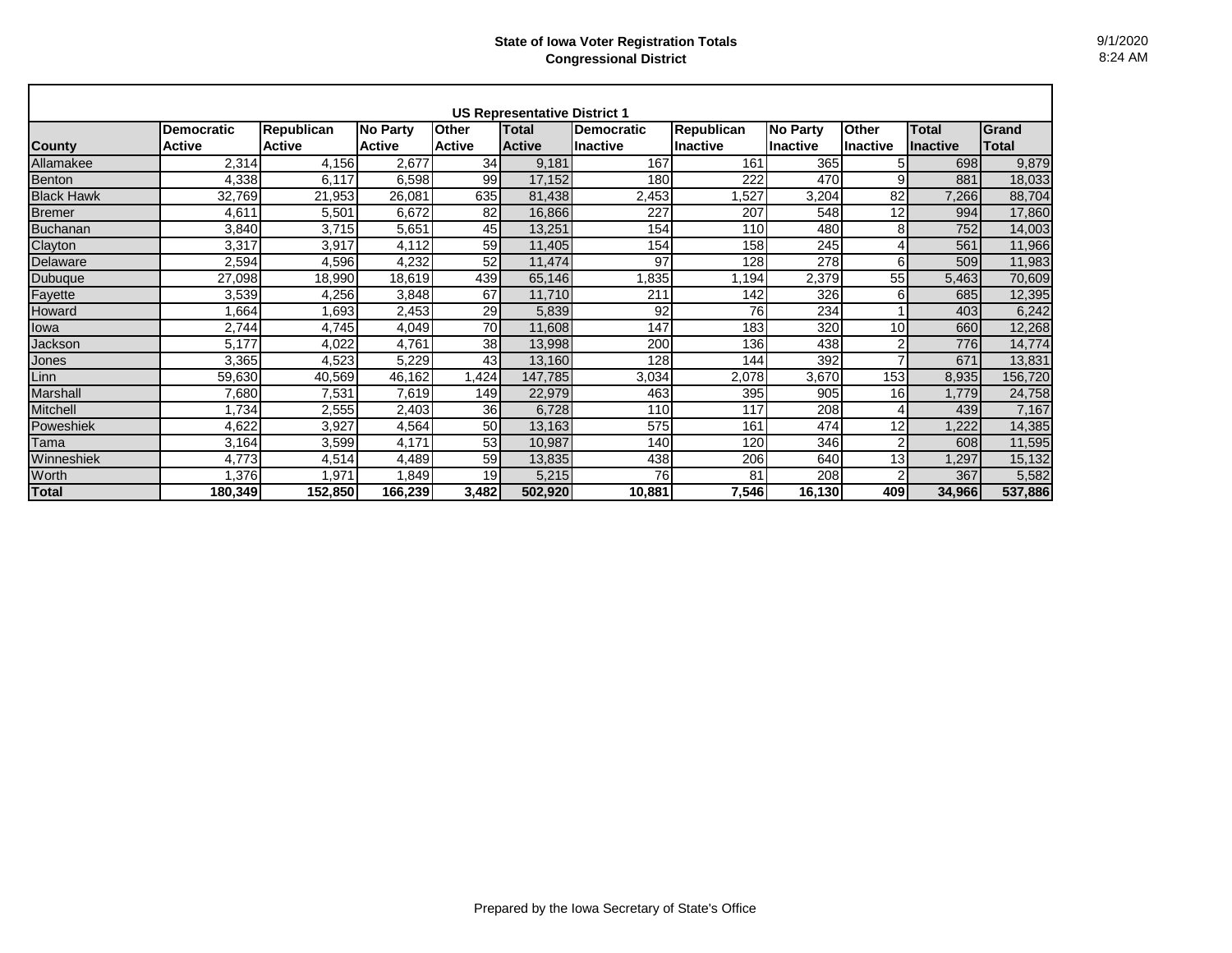| <b>US Representative District 2</b> |                   |                   |                 |               |               |                 |                   |                 |                 |                 |         |
|-------------------------------------|-------------------|-------------------|-----------------|---------------|---------------|-----------------|-------------------|-----------------|-----------------|-----------------|---------|
|                                     | <b>Democratic</b> | <b>Republican</b> | <b>No Party</b> | <b>Other</b>  | <b>Total</b>  | Democratic      | <b>Republican</b> | <b>No Party</b> | <b>Other</b>    | Total           | Grand   |
| <b>County</b>                       | <b>Active</b>     | <b>Active</b>     | <b>Active</b>   | <b>Active</b> | <b>Active</b> | <b>Inactive</b> | <b>Inactive</b>   | <b>Inactive</b> | <b>Inactive</b> | <b>Inactive</b> | Total   |
| Appanoose                           | 2.120             | 3.327             | 2,595           | 38            | 8.080         | 173             | 193               | 431             | 3               | 800             | 8,880   |
| Cedar                               | 3,414             | 4,398             | 4,114           | 82            | 12,008        | 141             | 178               | 280             | 15              | 614             | 12,622  |
| Clarke                              | ,487              | 2,257             | 1,841           | 28            | 5.613         | 76              | 97                | 228             | 6               | 407             | 6,020   |
| Clinton                             | 10,144            | 9.100             | 11.717          | 156           | 31.117        | 745             | 408               | ,332            | 17              | 2,502           | 33,619  |
| Davis                               | .528              | 2,022             | 1.271           | 23            | 4.844         | 84              | 95                | 139             | 3               | 321             | 5,165   |
| Decatur                             | ,314              | 1,892             | 1,241           | 30            | 4,477         | 177             | 120               | 211             | 6               | 514             | 4,991   |
| Des Moines                          | 10,489            | 7,482             | 8,165           | 169           | 26,305        | 673             | 340               | 856             | 20              | ,889            | 28,194  |
| Henry                               | 2,938             | 5,284             | 4,240           | 74            | 12,536        | 246             | 306               | 612             |                 | 1.171           | 13,707  |
| Jasper                              | 8,330             | 8.131             | 8,483           | 115           | 25,059        | 307             | 271               | 572             | 6               | 1,156           | 26,215  |
| Jefferson                           | 4,445             | 3,393             | 2.664           | 86            | 10,588        | 336             | 143               | 368             | 12              | 859             | 11,447  |
| Johnson                             | 50,162            | 17,316            | 24,526          | 698           | 92,702        | 7,469           | 3,377             | 7,243           | 261             | 18,350          | 111,052 |
| Keokuk                              | .681              | 2,703             | 2,051           | 22            | 6.457         | 84              | 99                | 163             | $\overline{2}$  | 348             | 6,805   |
| Lee                                 | 8.510             | 5.506             | 7,143           | 143           | 21.302        | 596             | 334               | 1.036           | 24              | 1.990           | 23,292  |
| Louisa                              | .736              | 2.702             | 2.327           | 33            | 6.798         | 88              | 82                | 209             | 4               | 383             | 7,181   |
| Lucas                               | .272              | 2,444             | 1.815           | 25            | 5,556         | 75              | 113               | 184             | 3               | 375             | 5,931   |
| Mahaska                             | 2.702             | 6,996             | 3.961           | 83            | 13.742        | 251             | 314               | 532             |                 | 1,104           | 14,846  |
| <b>Marion</b>                       | 5,398             | 10,346            | 6.706           | 133           | 22,583        | 389             | 556               | 775             | 11              | 1.731           | 24,314  |
| Monroe                              | .364              | <b>1.930</b>      | .401            | 29            | 4.724         | 62              | 74                | 147             | 3               | 286             | 5,010   |
| Muscatine                           | 8.628             | 8,603             | 9,338           | 196           | 26,765        | 529             | 446               | 995             | 20              | 1,990           | 28,755  |
| <b>Scott</b>                        | 40,039            | 32,537            | 42,808          | 951           | 116,335       | 4,229           | 2,770             | 6,287           | 157             | 13,443          | 129,778 |
| Van Buren                           | 851               | 2,372             | .426            | 20            | 4.669         | 63              | 84                | 131             | 5               | 283             | 4,952   |
| Wapello                             | 7.630             | 5,956             | 6.366           | 108           | 20.060        | 584             | 340               | 874             | 13              | 1.811           | 21.871  |
| Washington                          | 3,611             | 5,871             | 4,794           | 111           | 14,387        | 197             | 279               | 463             | 20              | 959             | 15,346  |
| Wayne                               | 884               | 1,598             | 1,050           | 21            | 3,553         | 35              | 64                | 89              | $\mathfrak{p}$  | 190             | 3,743   |
| <b>Total</b>                        | 180.677           | 154.166           | 162.043         | 3.374         | 500.260       | 17.609          | 11.083            | 24,157          | 627             | 53.476          | 553,736 |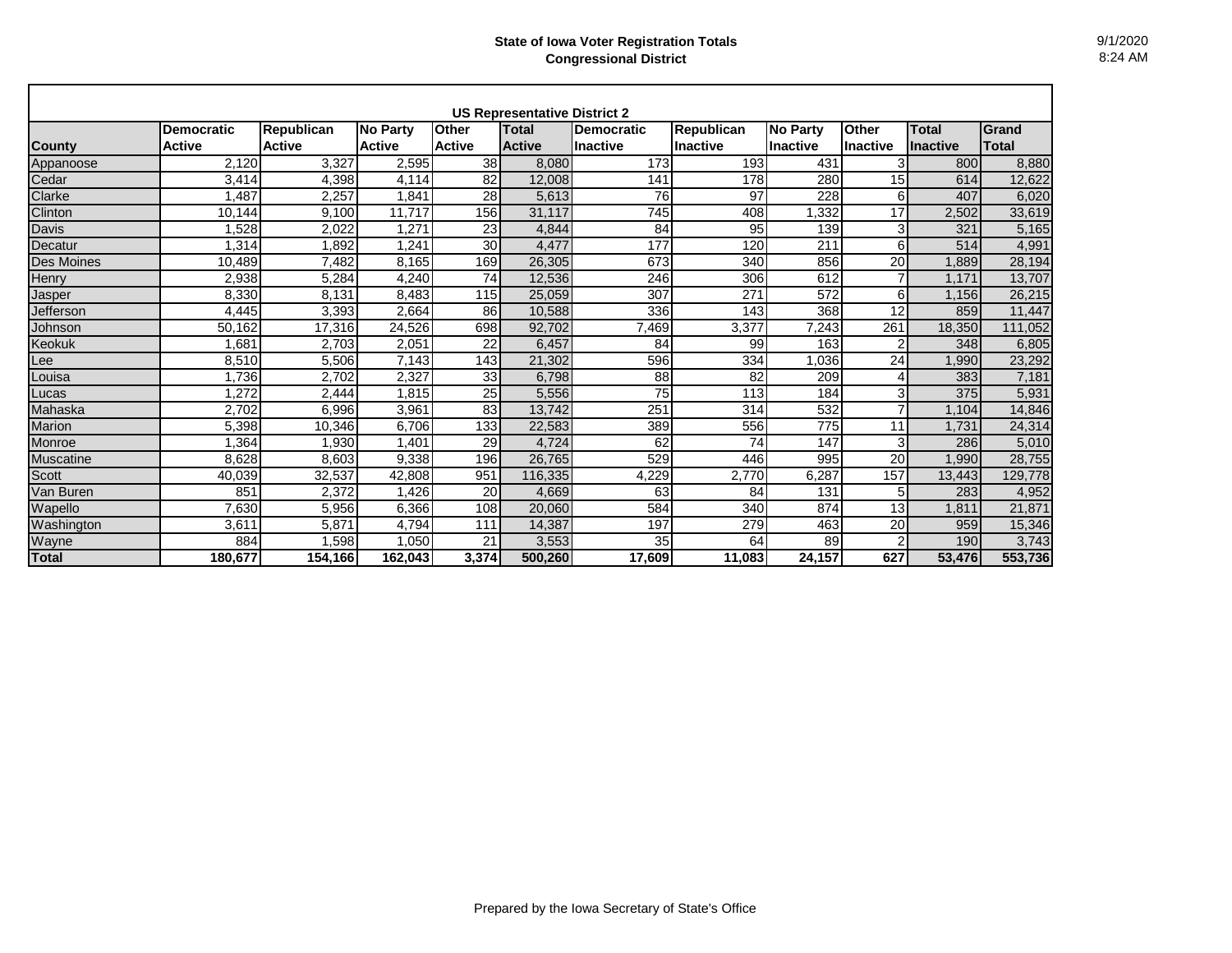| <b>US Representative District 3</b> |                   |                   |                 |                 |               |                   |                   |                 |                |                 |         |
|-------------------------------------|-------------------|-------------------|-----------------|-----------------|---------------|-------------------|-------------------|-----------------|----------------|-----------------|---------|
|                                     | <b>Democratic</b> | <b>Republican</b> | <b>No Party</b> | <b>Other</b>    | Total         | <b>Democratic</b> | <b>Republican</b> | <b>No Party</b> | Other          | <b>Total</b>    | Grand   |
| <b>County</b>                       | <b>Active</b>     | <b>Active</b>     | <b>Active</b>   | <b>Active</b>   | <b>Active</b> | Ilnactive         | Inactive          | Ilnactive       | Inactive       | <b>Inactive</b> | Total   |
| Adair                               | 1,043             | 2,172             | 1,851           | 24              | 5,090         | 51                | 85                | 156             |                | 296             | 5,386   |
| Adams                               | 563               | 1,104             | 971             | 10 <sub>1</sub> | 2,648         | 40                | 41                | 116             | 2              | 199             | 2,847   |
| Cass                                | 1,670             | 4,654             | 2,675           | 50              | 9,049         | 106               | 268               | 359             | $\overline{2}$ | 735             | 9,784   |
| <b>Dallas</b>                       | 18,325            | 21,310            | 20,681          | 494             | 60,810        | 960               | .394              | 2,146           | 53             | 4,553           | 65,363  |
| Fremont                             | 1,004             | 2,608             | 1,044           | 24              | 4,680         | 96                | 160               | 208             | 6              | 470             | 5,150   |
| Guthrie                             | 1,783             | 3,085             | 2,724           | 48              | 7,640         | 69                | 118               | 242             | 6              | 435             | 8,075   |
| Madison                             | 2,792             | 4,635             | 3,468           | 81              | 10,976        | 166               | 286               | 398             | 6              | 856             | 11,832  |
| <b>Mills</b>                        | 2,074             | 5,490             | 2,579           | 99              | 10,242        | 103               | 173               | 182             | 9              | 467             | 10,709  |
| Montgomery                          | .230              | 3,673             | 1,905           | 29              | 6,837         | 90                | 166               | 234             | ⇁              | 497             | 7,334   |
| Page                                | .756              | 5,102             | 2,417           | 52              | 9,327         | 163               | 339               | 478             | 9              | 989             | 10,316  |
| Polk                                | 131,195           | 83,622            | 83,004          | 2,812           | 300,633       | 7,402             | 4,702             | 7,202           | 308            | 19,614          | 320,247 |
| <b>Pottawattamie</b>                | 17,074            | 22,865            | 17,858          | 648             | 58,445        | .720              | ,649              | 2,692           | 104            | 6,165           | 64,610  |
| Ringgold                            | 595               | .961              | 528             | 81              | 3,092         | 26                | 66                | 64              |                | 157             | 3,249   |
| Taylor                              | 663               | 2,021             | 1,080           | 22              | 3,786         | 35                | 62                | 95              | 2              | 194             | 3,980   |
| <b>Union</b>                        | 1,704             | 3,270             | 2,631           | 39              | 7,644         | 118               | 134               | 383             | $\overline{2}$ | 637             | 8,281   |
| Warren                              | 10,845            | 12,729            | 10,857          | 237             | 34,668        | 555               | 666               | ,018            | 31             | 2,270           | 36,938  |
| <b>Total</b>                        | 194,316           | 180,301           | 156,273         | 4,677           | 535,567       | 11,700            | 10,309            | 15,973          | 552            | 38,534          | 574,101 |